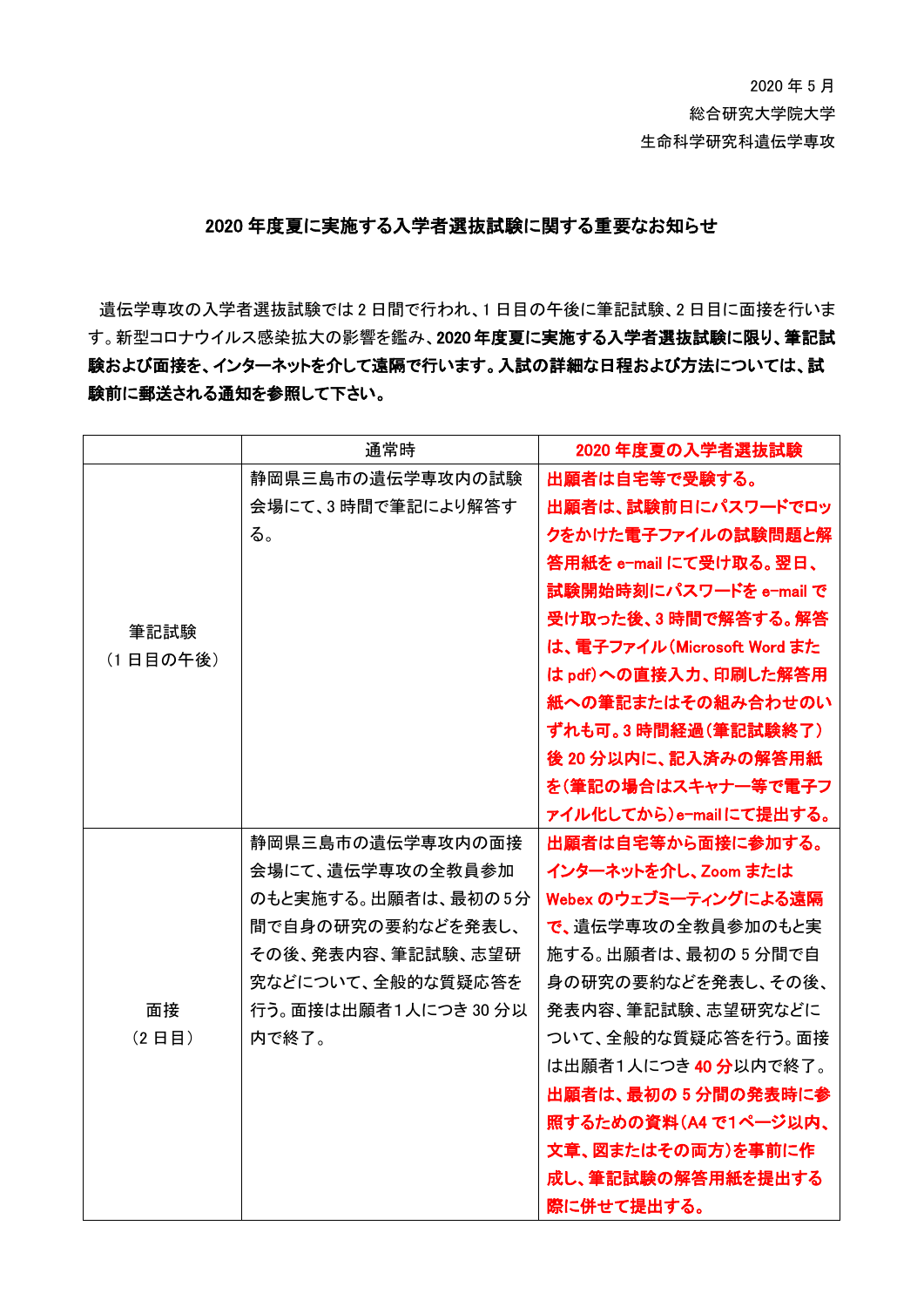## 2020 年度夏の入学者選抜試験受験における注意事項

インターネットの利用、筆記試験問題(電子ファイル)の受信と閲覧、解答用紙(電子ファイル)の作成と送 信、Zoom または Webex のウェブミーティングへの参加(あらかじめ、こちらから接続先をお伝えします)が できる環境を準備して下さい。

自宅以外でも、第三者に情報が漏れない環境であれば受験可能です。どこで受験するかを試験前日まで にお知らせ頂きます。

筆記試験、面接ともに事前に接続テストを行います。接続トラブルに備え、あらかじめ e-mail アドレスと、 試験前日と試験当日に常時必ず連絡が取れる電話番号をお知らせ頂きます。

### 【問い合わせ先】

国立遺伝学研究所 総務企画課大学院担当 E-mail: info-soken@nig.ac.jp TEL: 055-981-6720 FAX: 055-981-6715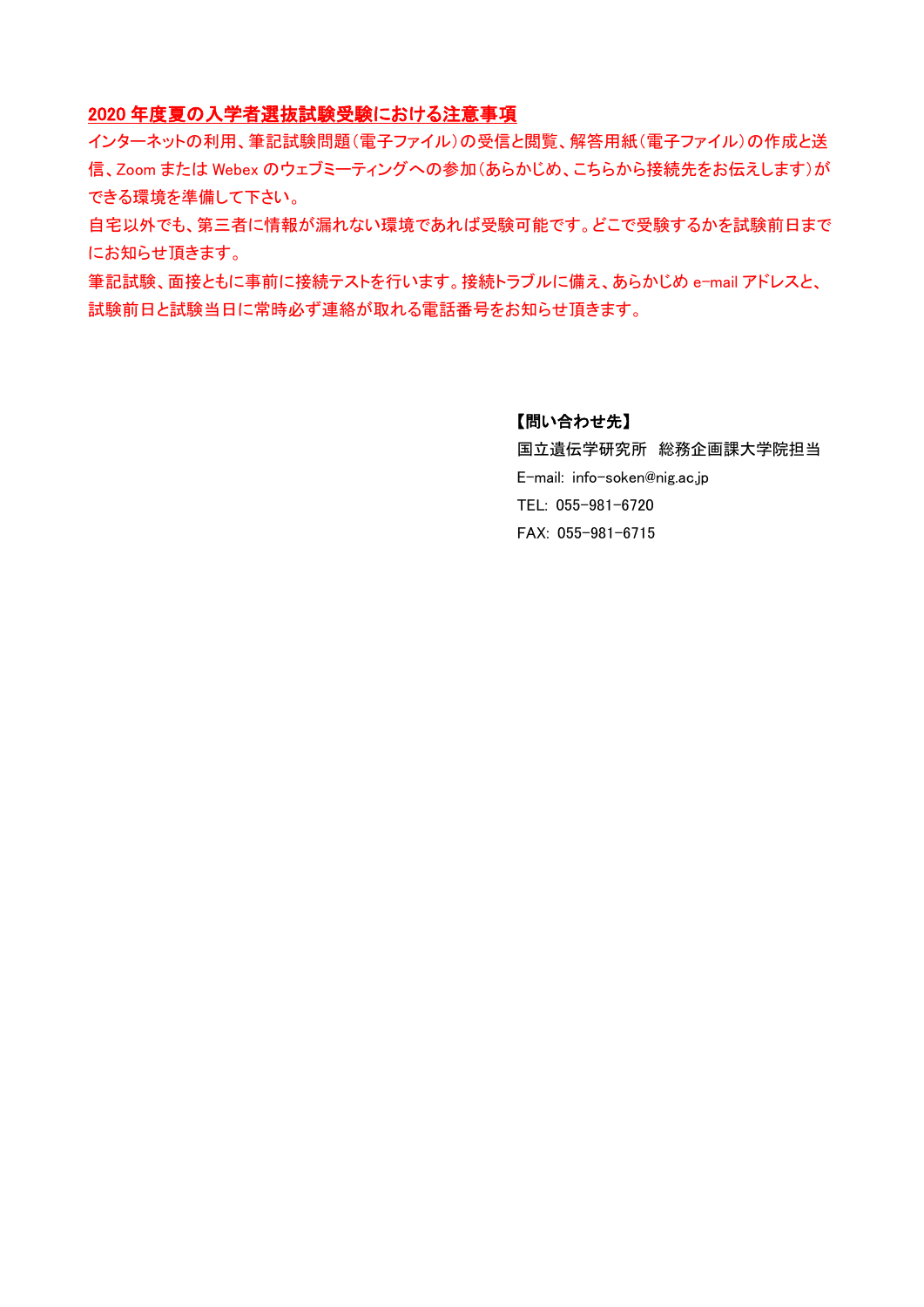# **Important notice regarding the entrance examination conducted in the summer of 2020**

The entrance examination for the Department of Genetics is held in 2 days and composed of a written exam (held in the afternoon of the first day) and an oral exam (held on the second day). In view of the influence of the spread of new coronavirus infection, **only for the entrance examination conducted in the summer of 2020, the following changes will apply: both written and oral exams will be conducted through the Internet remotely. Please refer to the notice mailed before the examination for detailed schedule and method.**

|                                                        | Normal Time                                   | <b>Entrance Examination Conducted in the</b>  |
|--------------------------------------------------------|-----------------------------------------------|-----------------------------------------------|
|                                                        |                                               | <b>Summer of 2020</b>                         |
| Written Exam<br>(in the afternoon of the<br>first day) | The written exam is held at the Department    | Applicants will take the written exam at      |
|                                                        | of Genetics located in Mishima, Japan. The    | their home.                                   |
|                                                        | written exam is for 3 hours.                  | A question sheet and an answer sheet          |
|                                                        |                                               | (electronic files; password-locked) will be   |
|                                                        |                                               | e-mailed to applicants on the previous day    |
|                                                        |                                               | of the exam. On the following day, a          |
|                                                        |                                               | password will be e-mailed at the starting     |
|                                                        |                                               | time of the exam. Applicants will finish the  |
|                                                        |                                               | exam in 3 hours. The answer may be            |
|                                                        |                                               | entered directly to the electronic file       |
|                                                        |                                               | (Microsoft Word or pdf) and/or in             |
|                                                        |                                               | handwriting on a printed answer sheet.        |
|                                                        |                                               | After 3 hours from the starting time (at the  |
|                                                        |                                               | end of the written exam), an electronic file  |
|                                                        |                                               | of complete answer sheet should be            |
|                                                        |                                               | submitted by e-mail within 20 minutes         |
|                                                        |                                               | (before submission, a handwritten answer      |
|                                                        |                                               | should be converted to an electronic file).   |
| Oral Exam<br>(on the second day)                       | The oral exam is held at the Department of    | The oral exam will be conducted through       |
|                                                        | Genetics located in Mishima, Japan. The       | the Internet remotely by a Zoom or Webex      |
|                                                        | exam is in 30 minutes for each applicant, and | web meeting, and applicants will              |
|                                                        | is attended by all the faculty of the         | participate from their home. The exam will    |
|                                                        | Department of Genetics. First, the applicant  | be in 40 minutes for each applicant, and will |
|                                                        | makes a five-minute presentation on either    | be attended by all the faculty of the         |
|                                                        | his/her past research or a future research    | Department of Genetics. First, the applicant  |
|                                                        | proposal, followed by a Q&A session on the    | will make a five-minute presentation on       |
|                                                        | applicant's presentation, written exam, and   | either his/her past research or a future      |
|                                                        | proposed research.                            | research proposal, followed by a Q&A          |